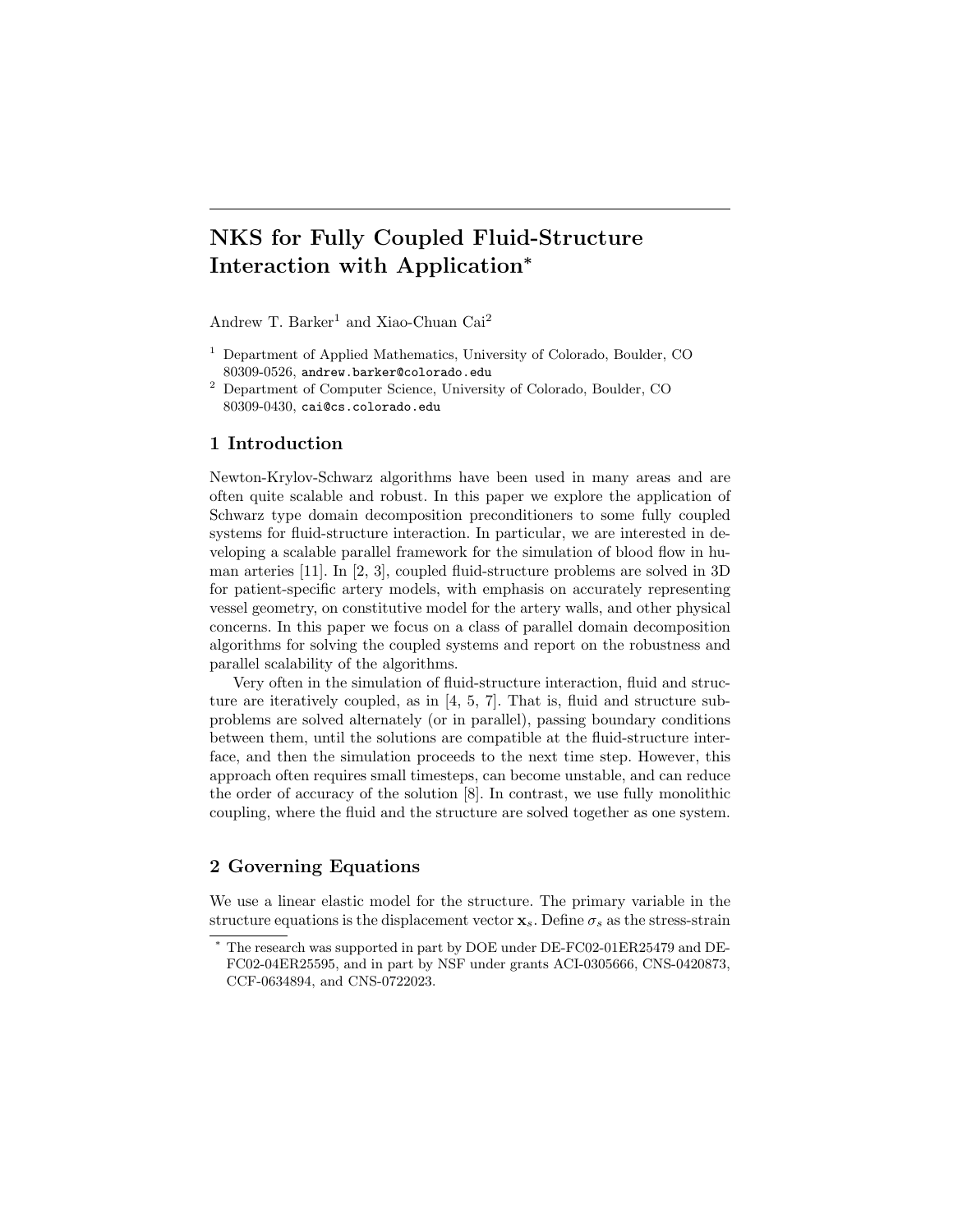relation or Cauchy stress tensor

$$
\sigma_s = \lambda_s (\nabla \cdot \mathbf{x}_s) I + 2\mu_s (\nabla \mathbf{x}_s + \nabla \mathbf{x}_s^T)
$$

where  $\lambda_s$  and  $\mu_s$  are the Lamé constants. The equilibrium equation for linear elasticity is

$$
\rho_s \frac{\partial^2 \mathbf{x}_s}{\partial t^2} = \nabla \cdot \sigma_s + \mathbf{f}_s. \tag{1}
$$

We fix the structure displacement  $\mathbf{x}_s = 0$  on the dry, non-interaction boundary  $\Gamma_S$ ; the boundary conditions on the fluid-structure interaction boundary  $\Gamma_w$ will be presented when we discuss the fluid-structure coupling.

The mesh points of our fluid domain move, and the displacements of the mesh nodes from their original reference configuration define a separate field that we need to represent. For the grid displacements  $x_f$ , we simply use the Laplace equation

$$
\Delta \mathbf{x}_f = 0 \tag{2}
$$

in the interior of the domain, following [9]. In our numerical simulations this simple relation gives a smooth grid as the boundaries of the domain move, rarely causing problems with ill-conditioned elements. The boundary conditions for this field are either fixed zero Dirichlet conditions (at the inlet and outlet of the fluid domain) or are prescribed to follow the movement of the structure.

We model blood as a viscous incompressible Newtonian fluid, using the Navier-Stokes equations written in the ALE frame ¯

$$
\left. \frac{\partial \mathbf{u}_f}{\partial t} \right|_Y + \left[ (\mathbf{u}_f - \omega_g) \cdot \nabla \right] \mathbf{u}_f + \frac{1}{\rho_f} \nabla p = \nu_f \Delta \mathbf{u}_f,\tag{3}
$$

$$
\nabla \cdot \mathbf{u}_f = 0. \tag{4}
$$

Here  $\mathbf{u}_f$  is the fluid velocity vector and p is the pressure. The given data include the fluid density  $\rho_f$ , and  $\nu_f = \mu_f/\rho_f$ , the kinematic viscosity. External body forces are ignored. Also,  $\omega_q = \frac{\partial \mathbf{x}_f}{\partial t}$  is the velocity of the moving mesh in the ALE frame and the  $Y$  indicates that the time derivative is to be taken with respect to the ALE coordinates, not the Eulerian coordinates [9].

Boundary conditions for the fluid equations consist of a no-slip condition  $u_f = 0$  at rigid walls  $\Gamma_f$ , a Dirichlet condition where  $u_f$  takes a given profile at the inlet  $\Gamma_i$ , and a zero traction condition

$$
\sigma_f \cdot \mathbf{n} = \mu_f (\nabla \mathbf{u}_f \cdot \mathbf{n}) - p\mathbf{n} = 0 \tag{5}
$$

on the outlet  $\Gamma_o$ , where  $\sigma_f$  is the Cauchy stress tensor for the fluid and **n** is the unit outward normal.

At the fluid-structure interface we require that the structure velocity match the fluid velocity  $\mathbf{u}_f = \frac{\partial \mathbf{x}_s}{\partial t}$  and we also enforce that the moving mesh must follow the solid movement  $x_f = x_s$ , so that the solid can maintain a Lagrangian description. The coupling of traction forces at the boundary can be written  $\sigma_s \cdot \mathbf{n} = \sigma_f \cdot \mathbf{n}$  where **n** is the unit normal vector at the fluid-solid interface.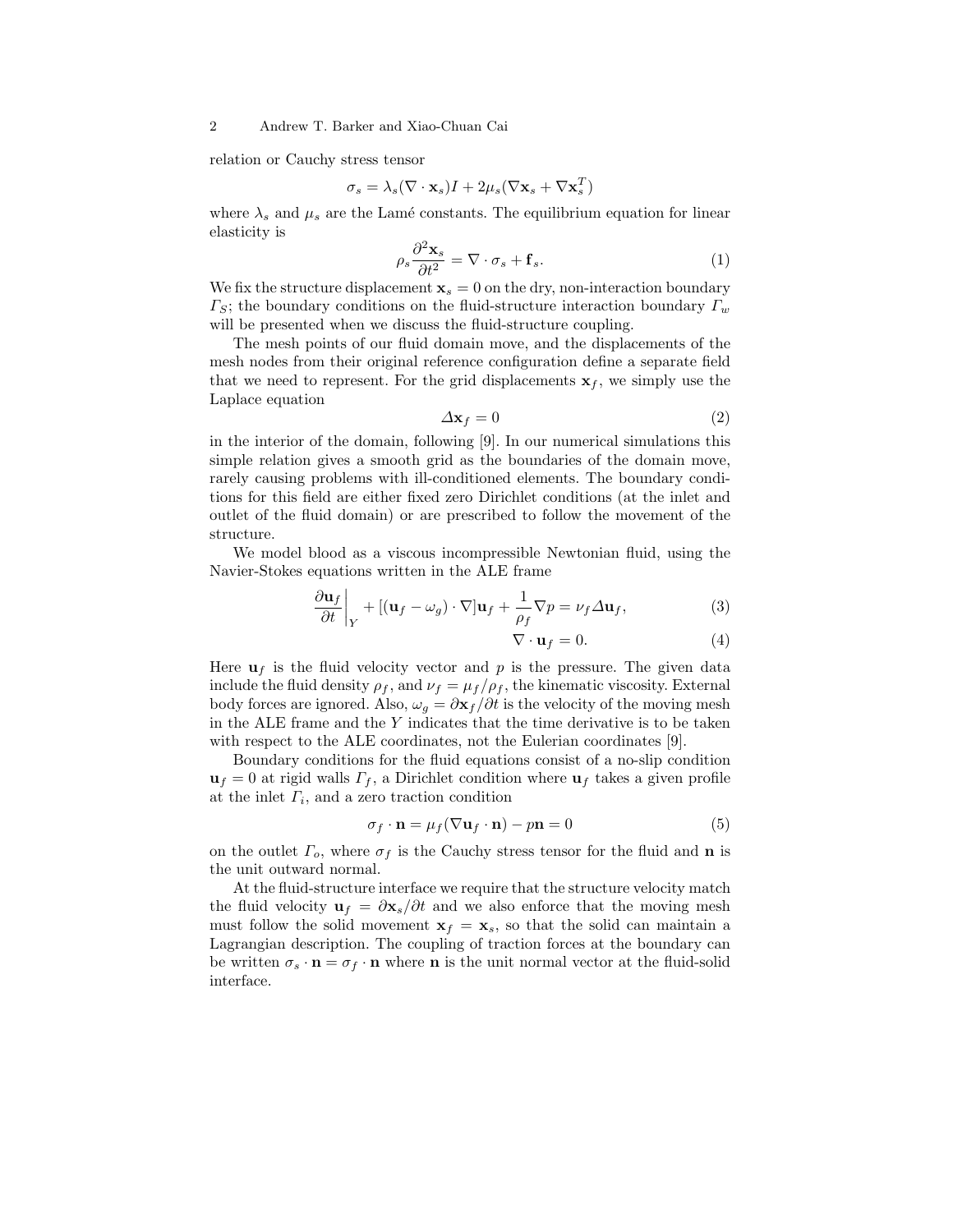#### 3 Spatial Discretization

Because of space constraints, we omit the full derivation of the weak form of the governing equations. We note two interesting points here. First, because of our moving grid, the variational spaces in which we seek a solution to the fluid subproblem are time-dependent. Second, the variational spaces associated with the fluid subproblem and the mesh subproblem depend implicitly on the current solution to the structure subproblem, as this solution provides essential boundary conditions for the fluid and mesh subproblems.

The spatial discretization is done with quadrilateral finite elements, with a conforming discretization at the fluid-structure interface, so that no special interpolation scheme is necessary to move information between fluid and structure.

Figure.<br>We write the structure displacement vector  ${\bf x}_s$  as  ${\bf x}_s \approx \sum$  $j \phi_j(x) x_j(t)$  and denote the vector of coefficients  $x_j$  as  $x_s$ . Using this approximation, we arrive at the semi-discrete system

$$
M_s \frac{\partial^2 x_s}{\partial t^2} + C_s \frac{\partial x_s}{\partial t} + K_s x_s = F \tag{6}
$$

where  $C_s = \alpha M_s + \beta K_s$  is an added Rayleigh damping matrix where  $\alpha$  and β are small parameters; typically  $\alpha \approx 0.1$  and  $\beta \approx 0.01$  [6].

We use biquadratic quadrilateral finite elements in our ALE discretization of the moving mesh. We approximate  $\mathbf{x}_f \approx \sum_j \xi_j(x) x_j(t)$ . This is a standard finite-element discretization of the Laplace equation resulting in  $K_m x_f = 0$ with boundary conditions that depend on the structure subproblem.

The fluid is discretized with the LBB-stable  $Q_2 - Q_1$  finite elements. Using finite-dimensional approximations  $\mathbf{u}_f \approx \sum_j \phi_j(x,t) u_j(t)$  and  $p \approx \sum_j \phi_j(x,t) u_j(t)$  $\sum_j \psi_j(x, t) p_j(t)$  we can write the semi-discrete Navier-Stokes equations in the ALE frame as

$$
M_f \frac{\partial u}{\partial t} + B(u)u + K_f u - Q^T p = M_f f,
$$
\n<sup>(7)</sup>

$$
Qu = 0 \tag{8}
$$

where  $M_f$  is a mass matrix,  $B(u)$  represents the nonlinear convective operator,  $K_f$  is the discrete Laplacian, and Q is the discrete divergence operator.

The mesh displacement continuity and velocity continuity conditions are enforced directly at each timestep; we replace rows of the matrix corresponding to these degrees of freedom with rows representing the equations  $x_s = x_f$ , and similarly for the velocity. We also need to discretize the traction force that the fluid exerts on the solid boundary, namely  $\sigma_f \cdot \mathbf{n} = \mu_f (\nabla \mathbf{u}_f \cdot \mathbf{n}) - p\mathbf{n}$ . The result has block matrix form

$$
\sigma_f \cdot \mathbf{n} = \begin{pmatrix} A_{uu} & A_{uv} & A_{up} \\ A_{vu} & A_{vv} & A_{vp} \end{pmatrix} \begin{pmatrix} u_f \\ v_f \\ p \end{pmatrix} = (A_u & A_p) \begin{pmatrix} u \\ p \end{pmatrix} . \tag{9}
$$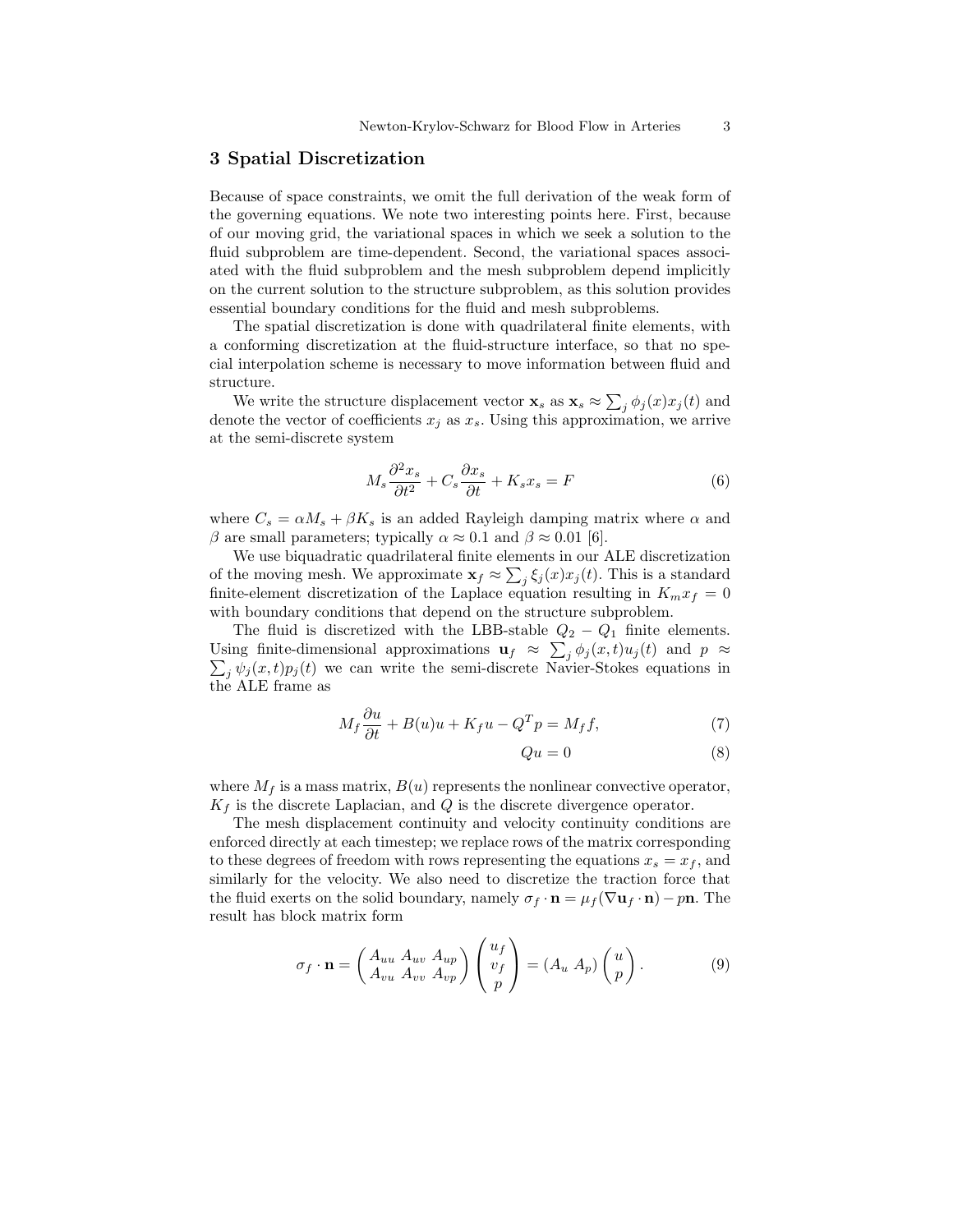This will be inserted as a force in the discrete form of the structure equations to enforce the traction matching condition at the fluid-structure interface.

# 4 Temporal Discretization

We use the trapezoid rule  $y^{n+1} = y^n + (\Delta t/2) (f^{n+1} + f^n)$ which is a secondorder accurate implicit scheme for all our time discretization.

For the structure time-stepping, we follow [6] in implementing the trapezoid rule by reducing the order of (6) from second order to first order. Our new vector of unknowns includes both solid displacement and velocity,  $y = (x_s, \partial x_s/\partial t)^T$ . Then

$$
\frac{\partial y}{\partial t} = f(y, t) = \begin{pmatrix} \frac{\partial x_s}{\partial t} \\ M^{-1}(F(t) - K_s x_s - C_s \frac{\partial x_s}{\partial t}) \end{pmatrix}.
$$

The trapezoid rule for this differential algebraic equation can be written

$$
My^{n+1} = My^{n} + \frac{\Delta t}{2} \left[ Ky^{n+1} + Ky^{n} + F^{n+1} + F^{n} \right]
$$

where

$$
M = \begin{pmatrix} I \\ M_s \end{pmatrix}, \quad K = \begin{pmatrix} I \\ -K_s & -C_s \end{pmatrix}.
$$

The moving mesh, like the continuity equation for the fluid, is enforced independent of time. So we simply require

$$
K_m x_f^{n+1} = 0
$$

at each time step.

Rescaling pressure by the timestep  $\Delta t$ , we apply a slightly modified version of the trapezoid rule to (7) to get

$$
Mu^{n+1} = Mu^{n} + \frac{1}{2} \left[ (S + \Delta t R^{n+1})u^{n+1} + (S + \Delta t R^{n})u^{n} \right]
$$

where

$$
M = \begin{pmatrix} M_f & 0 \\ 0 & 0 \end{pmatrix}, \quad R^n = \begin{pmatrix} -B(u^n) - K_f & 0 \\ 0 & 0 \end{pmatrix}, \quad S = \begin{pmatrix} 0 & -Q^T \\ Q & 0 \end{pmatrix}.
$$

We use the same time-stepping scheme for fluid and structure, so we can simply put the discretized fluid and structure problems together in one system with coupling enforced implicitly. In summary, we have

$$
(M+W)y^{n+1} - My^n - \frac{\Delta t}{2}(Ky^{n+1} + Ky^n) - \frac{\Delta t}{2}(F^{n+1} + F^n) = 0 \quad (10)
$$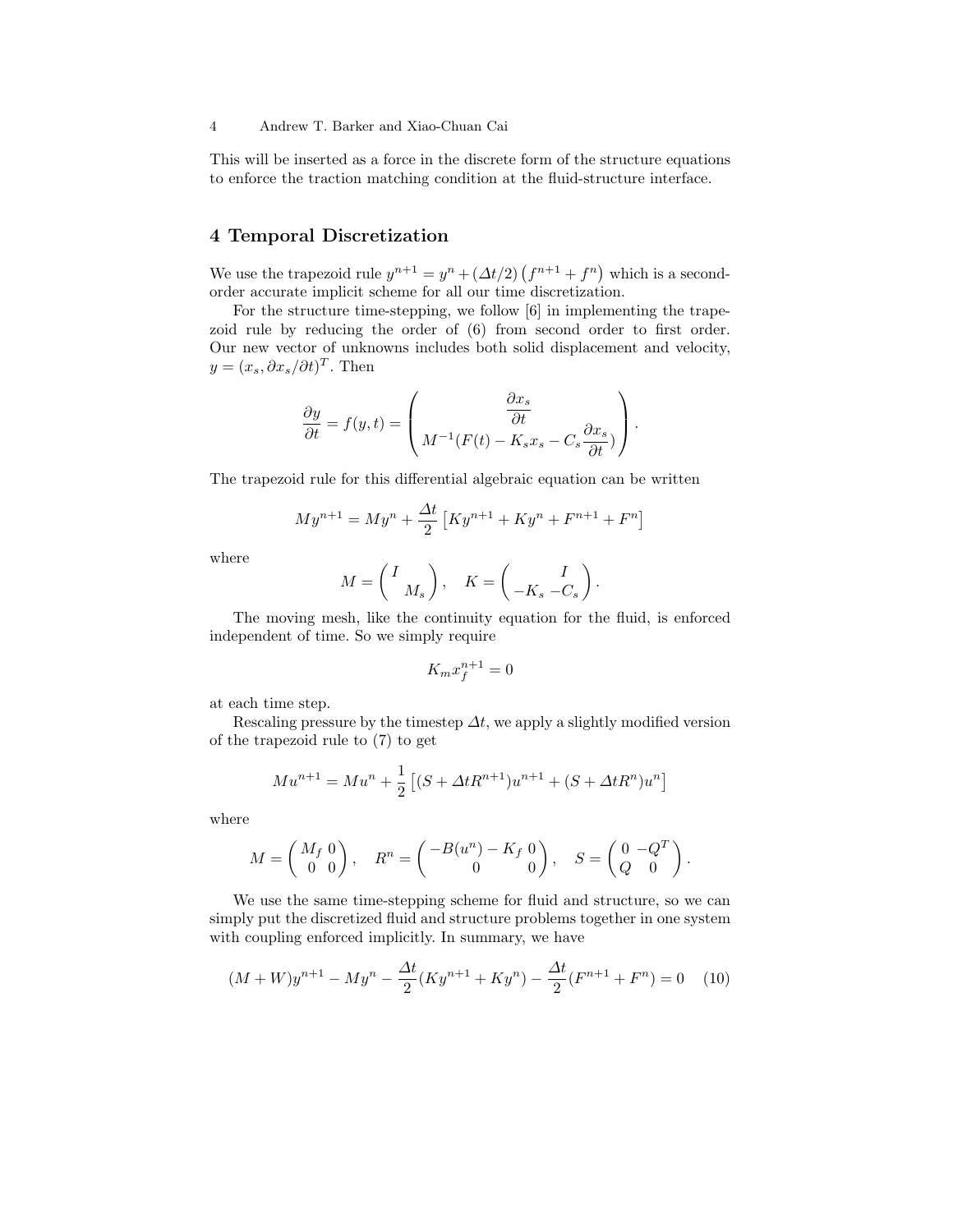where

$$
y^{n} = \begin{pmatrix} u^{n} \\ \Delta t p^{n} \\ x_{s}^{n} \\ \vdots \\ x_{s}^{n} \end{pmatrix}, \quad M = \begin{pmatrix} M_{f} \\ & \\ & \\ I \\ & M_{s} \end{pmatrix},
$$

$$
W = \begin{pmatrix} K_{m} \\ & K_{m} \\ A_{u} A_{p} \end{pmatrix}, \quad K = \begin{pmatrix} -B - K_{f} & -(1/\Delta t)Q^{T} \\ & (1/\Delta t)Q & \\ & \\ & (1/\Delta t)Q & \\ & & -K_{s} & -C_{s} \end{pmatrix}.
$$

Though written in matrix form, many of the operators above are nonlinear. In particular the B term depends on  $u_f$ , and the  $K_f$ ,  $M_f$  and Q terms depend on the moving mesh  $x_f$ . This implies that we have a Jacobian of the form

$$
J = \begin{pmatrix} J_f & -Q^T Z_m & & & \\ Q & Z_c & & & \\ & K_m & & & \\ A_u & A_p & & I & -(\Delta t/2)I \\ & & & (\Delta t/2)K_s & M_s + (\Delta t/2)C_s \end{pmatrix}
$$
(11)

where  $J_f$  is the Jacobian of the nonlinear term in the momentum equation and  $Z_m$  and  $Z_c$  are the nonlinear contributions of the moving mesh to the momentum and continuity equations. The form of  $Z_m$  and  $Z_c$  are unknown, and our implementation of the Jacobian simply ignores them, which is a reasonable approximation as long as the mesh movement is slow, i.e., the timestep is sufficiently small.

### 5 Solving the Nonlinear System

At each timestep, we solve the nonlinear system (10) with an inexact Newton method with line search. At each Newton step we solve a preconditioned linear system of the form  $J(y)M^{-1}(Ms) = z$  for the Newton correction s, where  $M^{-1}$  is a one-level additive Schwarz preconditioner [10, 12, 13]. In this domain decomposition preconditioner, the formation of subdomains does not consider the fluid-structure boundary, so that a subdomain may contain fluid elements, structure elements, or both. Subdomain solves are done by LU factorization with homogeneous Dirichlet boundary conditions on the boundaries for all solution variables, including the fluid pressure.

In practice, we order the unknowns for the Jacobian system not by field ordering as in (11), but by element ordering. The choice of ordering can have significant effect on the convergence properties of the solver. By this choice, the nonzero-block structure is banded. That is, within each element the unknowns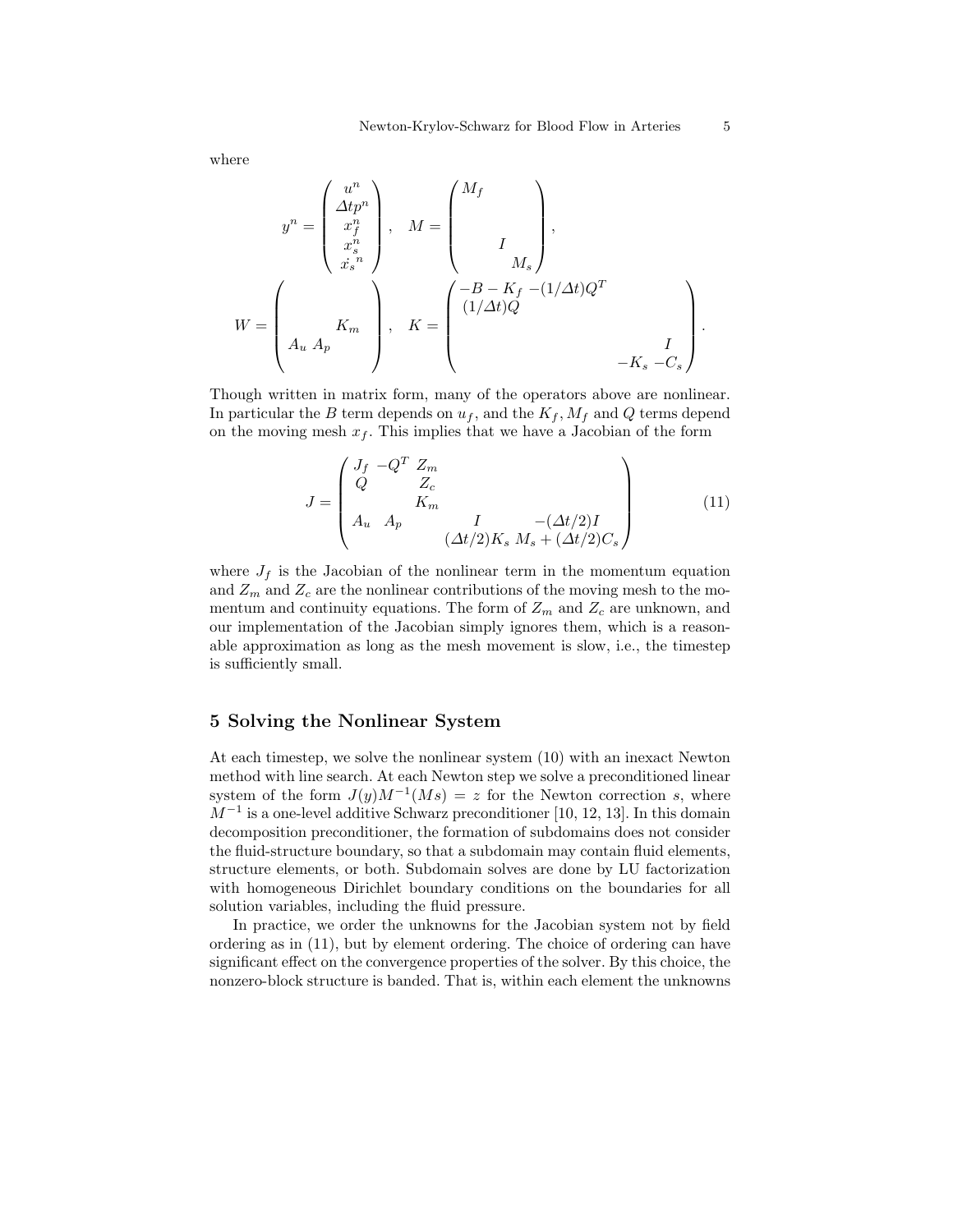are ordered as in (11), but globally the matrix looks like the nine-point stencil for a Poisson equation.

## 6 Numerical Results

Our solver is implemented using PETSc [1]. All computations are performed on an IBM BlueGene/L supercomputer at the National Center for Atmospheric Research with 1024 compute nodes.

We begin all our simulations with zero initial conditions for structure displacement and fluid velocity, therefore compatibility between fluid and structure is easily satisfied in the initial conditions. In all the numerical results in this paper, we use a timestep  $\Delta t = 0.01$ , a Young's modulus  $E = 1.0 \cdot 10^5$ , we stop the linear solver when the preconditioned residual has decreased by a factor of 10<sup>−</sup><sup>4</sup> and we stop the Newton iteration when the nonlinear residual has decreased by a factor of 10<sup>−</sup><sup>6</sup> . We set GMRES to restart every 40 iterations, and have the structural damping parameters  $\alpha = 0.1, \beta = 0.01$ . Simulations begin with zero initial conditions and proceed 10 timesteps, reporting average walltime and nonlinear iteration count per timestep, and average GMRES iterations per Newton step.

Our fluid-structure interaction simulations can deal with large deformations of the computational grid without the quality of the mesh degrading and without affecting convergence, and we maintain sufficient spatial resolution to resolve vortices and other interesting flow features.

The scalability of our algorithm is presented in Table 1. Our method scales well with respect to number of processors and scales fairly well with respect to problem size. It is also worth noting the large grid sizes and processor counts that we have used with success. The growth in GMRES iterations for large processor counts suggests that the less than perfect speedup could probably be improved by use of a multilevel preconditioner.

Our simulation is also robust with respect to physical parameters. In Table 2a, we show numerical results for various Reynolds numbers. Many blood flow simulations, for example [2], use Reynolds numbers in the range 30–100, but we can exceed that without much difficulty. As the Poisson ratio  $\nu_s$  approaches 1/2 the structure becomes incompressible and the structure problem becomes more numerically challenging; our solver is fairly robust also in this respect (results not shown). In some FSI methods, the case where fluid and structure densities are nearly equal is particularly difficult. Our monolithic coupling avoids this difficulty, see Table 2b.

# 7 Conclusion

Accurate modeling of blood flow in compliant arteries is a computational challenge. In order to meet this challenge, we need not only to model the physics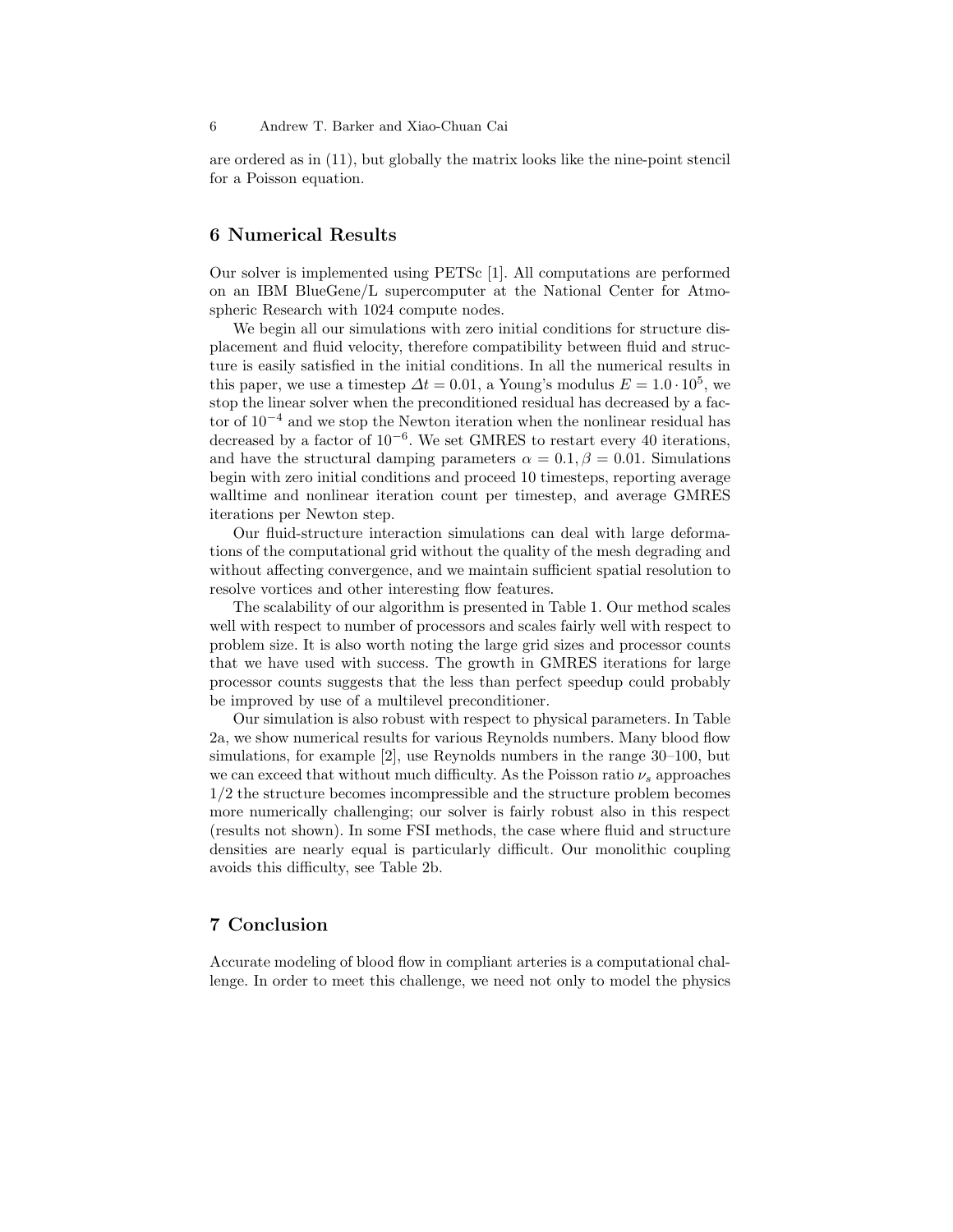| Newton-Krylov-Schwarz for Blood Flow in Arteries |  |  |  |  |
|--------------------------------------------------|--|--|--|--|
|--------------------------------------------------|--|--|--|--|

| unknowns np        |      | <b>GMRES</b> Newton |     | time   |
|--------------------|------|---------------------|-----|--------|
|                    | 64   | 9.3                 | 5.0 | 123.44 |
| $1.0 \cdot 10^{6}$ | 128  | 13.4                | 5.0 | 57.11  |
|                    | 256  | 18.2                | 5.0 | 36.41  |
|                    | 512  | 24.0                | 5.0 | 22.08  |
| $2.1 \cdot 10^{6}$ | 128  | 17.5                | 4.8 | 125.31 |
|                    | 256  | 21.5                | 4.8 | 66.11  |
|                    | 512  | 29.7                | 4.8 | 39.97  |
|                    | 1024 | 35.9                | 4.8 | 22.90  |
|                    | 2048 | 40.0                | 4.8 | 17.25  |
| $2.6 \cdot 10^6$   | 128  | 15.1                | 4.7 | 198.34 |
|                    | 256  | 20.1                | 4.7 | 100.23 |
|                    | 512  | 29.3                | 4.7 | 46.50  |
|                    | 1024 | 40.0                | 4.7 | 28.11  |
|                    | 2048 | 48.6                | 4.7 | 21.10  |

**Table 1.** Speedup and scalability. In this table ASM overlap  $\delta = 2$ , Reynolds number  $= 132.02, \nu_s = 0.30$ 

| $\rho_s$        | $\rho_f$            | <b>GMRES</b> Newton |     |                    |         |                     |      |
|-----------------|---------------------|---------------------|-----|--------------------|---------|---------------------|------|
| $10^{-6}$       | $10^{-6}$           | 57.8                | 2.5 | unknowns Re        |         | <b>GMRES</b> Newton |      |
|                 | $10^{-6}$ $10^{-3}$ | 41.1                | 3.8 |                    | 33.00   | 12.0                | 4.8  |
| $10^{-6}$ 1.0   |                     | 7.3                 | 5.6 |                    | 66.01   | 12.1                | 4.8  |
| $10^{-6}$       | 10.0                | 5.8                 | 7.9 | $2.1 \cdot 10^6$   | 132.02  | 12.2                | 4.8  |
| 1.0             | $10^{-6}$           | 59.0                | 2.3 |                    | 264.03  | 12.5                | 4.8  |
| 1.0             | $10^{-3}$           | 40.5                | 3.7 |                    | 1056.12 | 12.7                | 10.0 |
| 1.0             | 1.0                 | 7.5                 | 5.4 |                    | 33.00   | 12.9                | 4.7  |
| 1.0             | 10.0                | 5.8                 | 7.9 |                    | 66.01   | 13.1                | 4.7  |
| 10 <sup>6</sup> | $10^{-6}$           | 60.4                | 2.4 | $2.6 \cdot 10^{6}$ | 132.02  | 13.5                | 4.7  |
| 10 <sup>6</sup> | $10^{-3}$           | 64.7                | 2.3 |                    | 264.03  | 13.5                | 4.7  |
| 10 <sup>6</sup> | 1.0                 | 24.6                | 4.0 |                    | 1056.12 | 13.7                | 9.9  |
| $10^6$          | 10.0                | 11.0                | 4.2 |                    |         |                     |      |

Table 2. (a) Sensitivity of algorithm to various fluid densities  $(\rho_f)$  and solid densities  $(\rho_s)$ ; these problems have  $6.5 \cdot 10^5$  unknowns and tests are done with 128 processors. (b) Sensitivity to Reynolds number with 256 processors. In both (a) and (b) ASM overlap $\delta=8$  and  $\nu_s=0.30$ 

accurately but also to develop scalable algorithms for parallel computing. In this paper we develop a Newton-Krylov-Schwarz solver that scales well in parallel and is effective for solving the implicitly coupled fluid-structure interaction problem. Our method is quite robust with respect to different vessel geometries, Reynolds numbers, Poisson ratios, densities, spatial mesh sizes and time step sizes.

Acknowledgments. We thank K. Hunter, C. Lanning, R. Shandas, A. Quarteroni, F. Hwang, J. Wilson, and X. Yue for their help and suggestions in the project.